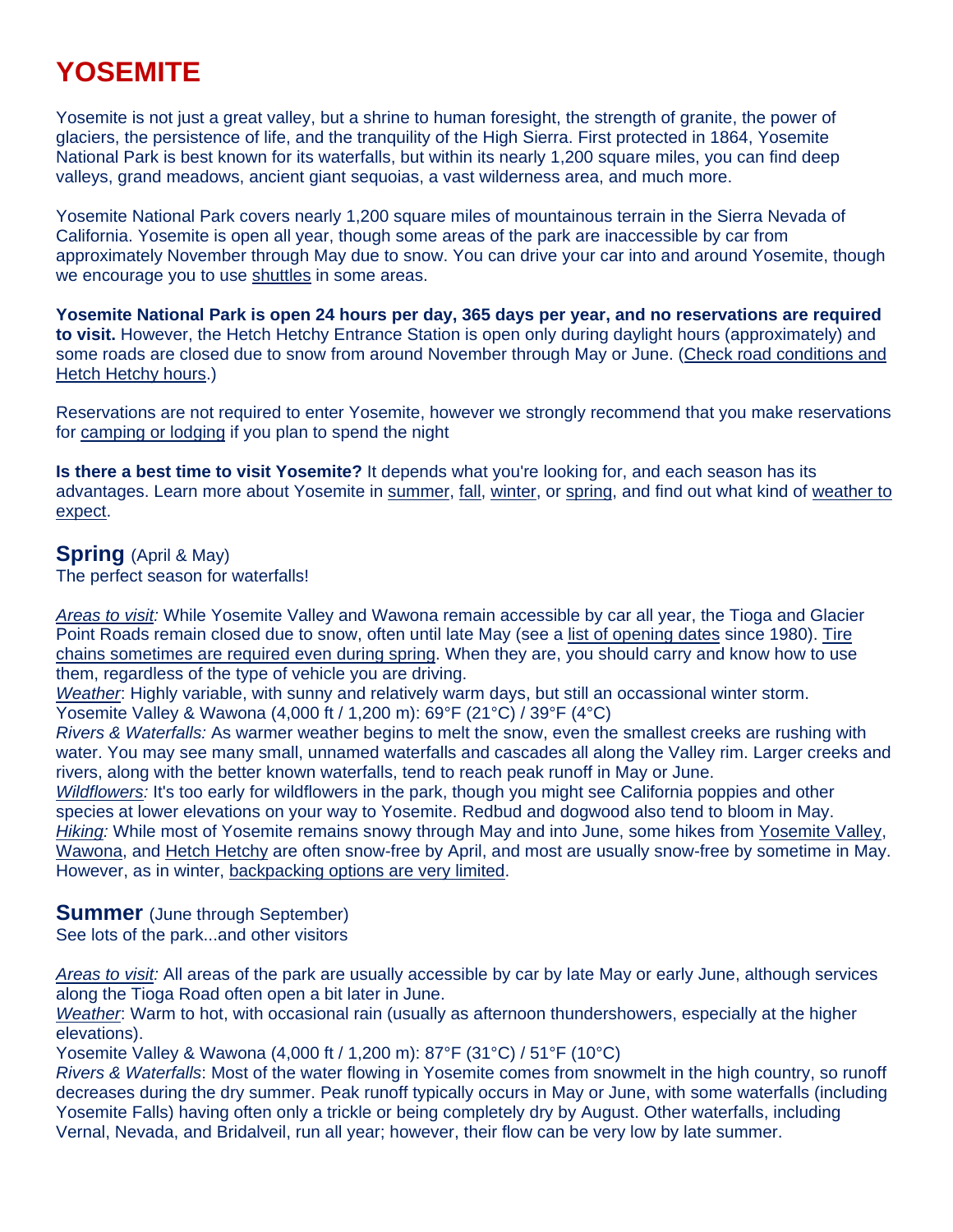#### *Wildflowers*:

Yosemite Valley & Wawona: Most blooming occurs in June, with redbud, Sierra onion, lupine, Mariposa lily, pentstemon, and flowering dogwood beginning in May.

Tuolumne Meadows: The season begins in late summer for subalpine flowers. Beginning around July, look for little elephant's heads, gentian, pentstemon, yarrow, and shooting stars.

## **Fall** (October & November)

*See lots of the park, but few people* 

*Areas to visit:* All areas of the park usually remain open through October, and sometimes into November; however, short-term closures may occur due to snow. Along the Tioga Road, services are not available after September and overnight parking is not permitted after October 14th. Yosemite Valley and Wawona remain accessible by car all year, however tire chains may be required, depending on conditions. *Weather*: Quite variable, with weather ranging from hot to cold, dry to rainy or snowy.

Yosemite Valley & Wawona (4,000 ft / 1,200 m): 54°F (12°C) / 35°F (2°C)

*Rivers & Waterfalls:* Water levels tend to be very low, with waterfalls (including Yosemite Falls) containing little or no water. Some waterfalls, including Vernal, Nevada, and Bridalveil, run all year; however, their flow slows to a trickle by fall.

*Fall colors:* Yosemite is not known for having spectacular fall colors because most of the trees are evergreen. Still, big-leaf maples, black oaks, Pacific dogwoods, and other deciduous trees tend to be showy around mid-October.

# **Winter** *(December through March)*

#### *A season of snow & solitude*

*Areas to visit:* While Yosemite Valley and Wawona remain accessible by car all year, the Tioga Road is closed (usually by sometime in November). Once closed for the season, vehicles are not permitted between Crane Flat and Tioga Pass, including in the Tuolumne Meadows area. The road to Glacier Point is also closed (usually sometime in November). However from mid-December though early April, the Glacier Point/Badger Pass Road is plowed to the Badger Pass Ski Area, where both downhill and cross-country skiing are popular. Tire chains are often required on park roads. When they are, you must carry and know how to use them, regardless of the type of vehicle you are driving.

*Weather*: Winter in Yosemite is snowy and cold, though sunny and chilly days are not uncommon.

Yosemite Valley & Wawona (4,000 ft / 1,200 m): 53°F (12°C) / 28°F (-2°C)

*Rivers & Waterfalls:* Water levels tend to be low, but once some snow and rain have fallen, Yosemite Falls begins flowing again (though not at springtime levels).

# **Fees & Reservations**

You don't need reservations to visit or enter Yosemite National Park, but reservations for lodging or camping are essential if you plan to spend the night in the park.

The park entrance fee applies to all visitors. If you arrive in your private car, van, pickup truck, or RV, the entrance fee is \$20 per car. This is valid for unlimited entries to Yosemite for seven days, and includes all occupants of the car.

Otherwise, entrance fees are as follows:

\$10 per person if arriving on foot, horseback, bicycle, motorcycle, or on a non-commercial bus (free for those 15 years old and younger).

Commercial tours pay the following rates (a special permit is required):

Commercial sedan (up to six seats): \$25 (plus \$10 per person)

Commercial van (7-15 seats): \$125

Commercial mini bus (16-25 seats): \$200

Commercial motor coach (more than 26 seats): \$300

(Note that fees are based on capacity, not on occupancy.)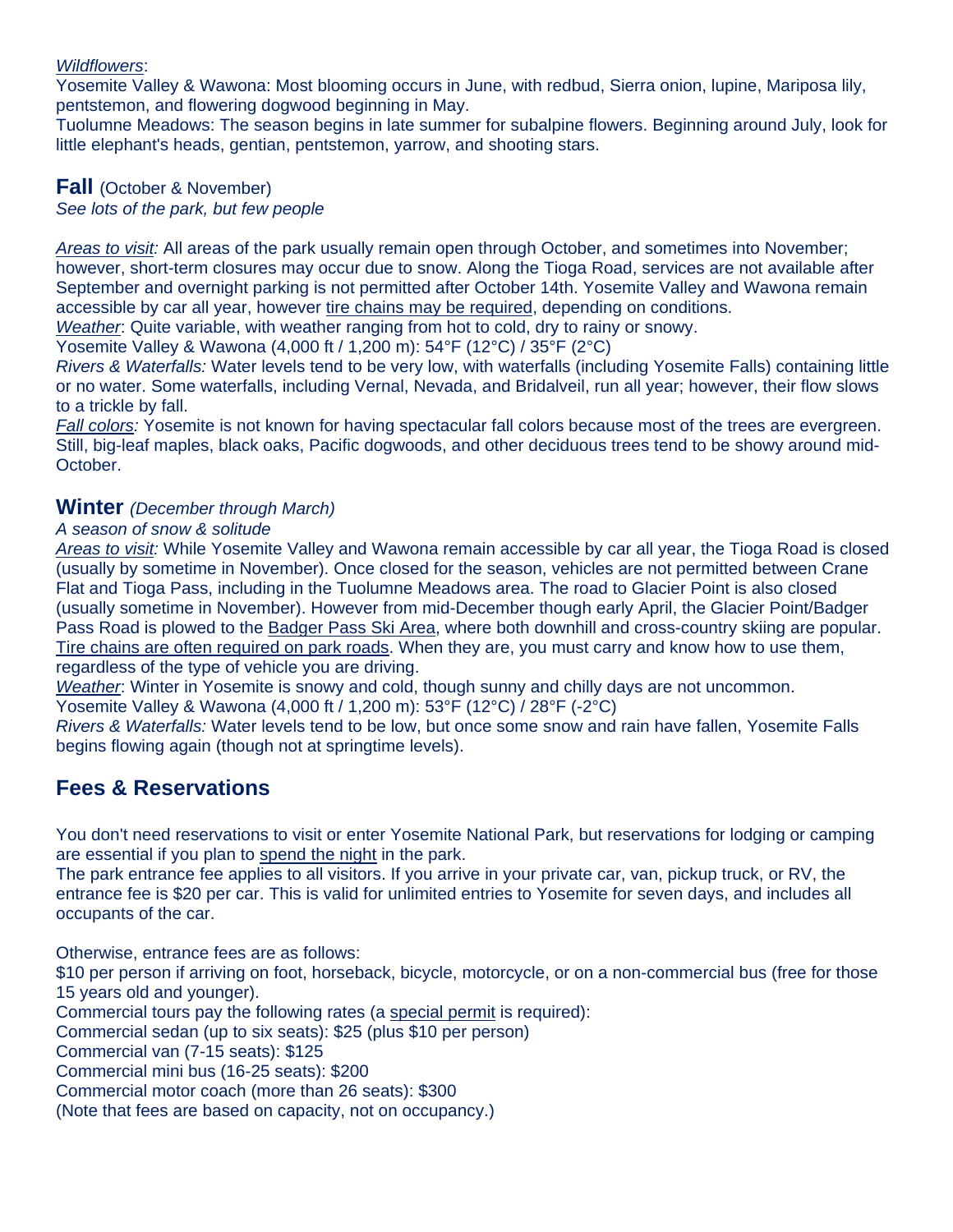We accept cash, checks, traveler's checks, and credit cards (Visa, MasterCard, American Express, and Discover). In addition to purchasing a pass at park entrance stations, passes are available at the visitor centers in Oakhurst, Mariposa, Groveland, and Lee Vining from about Memorial Day (late May) through Columbus Day (early October).

#### **In 2013, entrance fees will be waived on:**

January 21 (Martin Luther King, Jr. Day) April 22-26 (National Park Week) August 25 (National Park Service Founders Day) September 28 (National Public Lands Day) November 9-11 (Veterans Day weekend)

#### **Other Passes**

These passes admit the pass owner and any accompanying passengers in a private car. Purchase these passes at any park entrance station.

Yosemite Pass (annual pass): \$40

America the Beautiful--National Parks and Federal Recreational Lands Annual Pass: \$80

This is an annual admission pass covering admission and standard amenity fees. This replaces the National Parks Pass and Golden Eagle Pass.

Annual Pass--Military: Free

This is an annual admission pass covering admission and standard amenity fees for all active military personnel and their dependents. (For active duty military personnel and dependents with proper identification (CAC Card or DD Form 1173).)

Access Pass: Free

This is a lifetime admission and discount pass for US citizens or permanent residents with permanent disabilities. (You can also get this pass by mail for

\$10.)

Senior Pass: \$10

This is a lifetime admission and discount pass for US citizens or permanent residents who are age 62 or older. (You can also get this pass by mail for an additional \$10.)

# **Getting to Yosemite**

Bus service is available to Yosemite Valley (and, during summer, to some other areas of the park) from cities throughout California and the rest of the United States.

Amtrak provides a combination of train and bus service to Yosemite Valley. Amtrak also provides limited service to White Wolf and Tuolumne Meadows daily during July and August (weekends only during June and September).

Greyhound provides bus service to Merced, where you can transfer to YARTS to continue to Yosemite Valley. YARTS also provides limited service to Crane Flat, White Wolf, and Tuolumne Meadows daily during July and August (weekends only during June and September).

Specific directions are available showing how to access public transportation [600 kb PDF] from some of the major airports in the area.

Yosemite Area Regional Transportation System (YARTS) buses also provide service from communities along Highway 140 between Merced and Yosemite (including Mariposa, Midpines, and El Portal). During summer, service is also available from east of Yosemite, via Highway 120 (including Lee Vining, June Lake, and Mammoth Lakes) and west of Yosemite along Highway 120 (Sonora and Groveland).

# **Getting Around Yosemite**

Free shuttle service (described below) is available within some (but not all) areas of the park.

If you arrive in Yosemite Valley by public transportation, access to other areas of the park is possible, as follows:

Yosemite Valley (free shuttle service around eastern Yosemite Valley) Glacier Point (late May/June through October via fee-based tour) Badger Pass (mid December through March via free shuttle)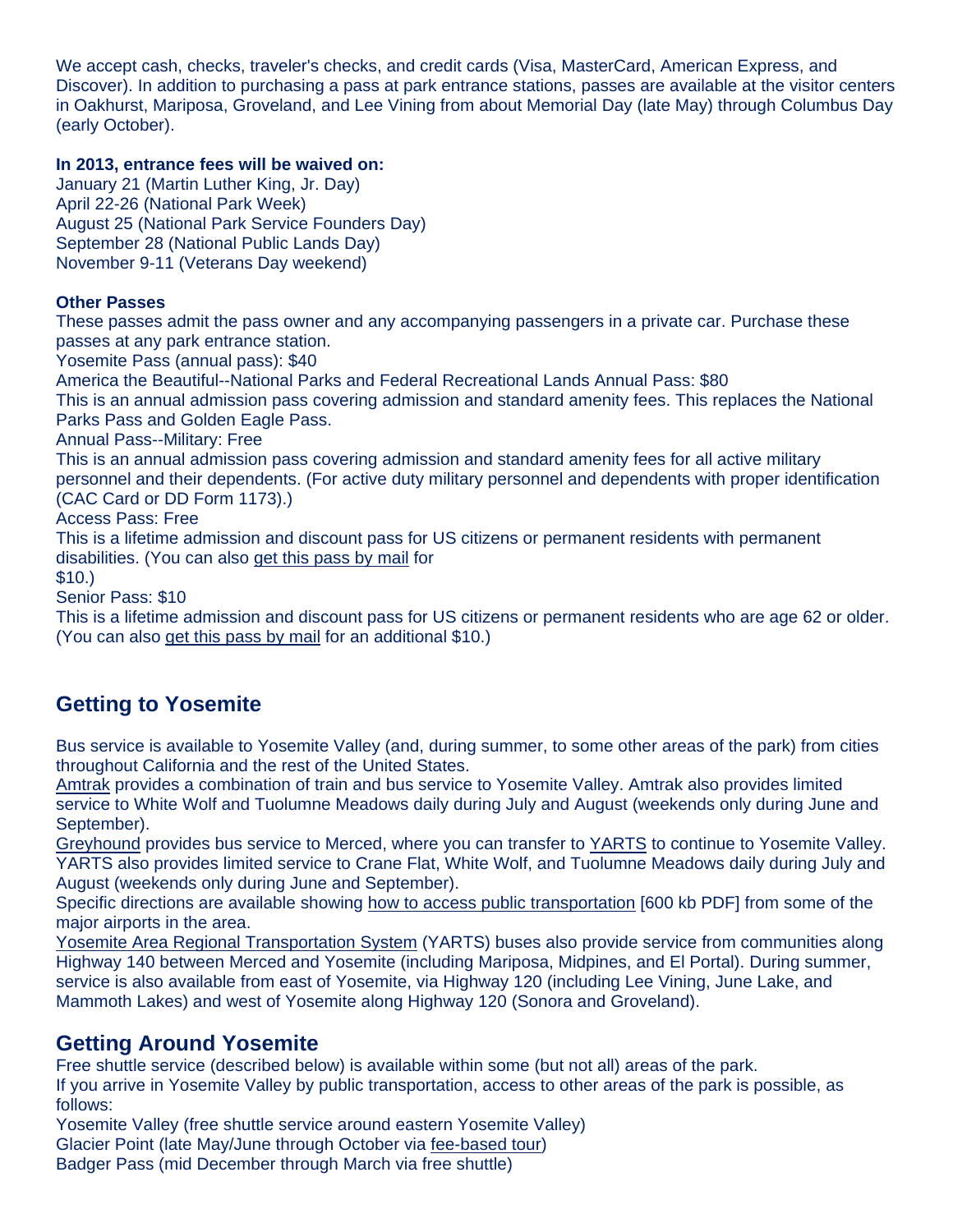Wawona (summer only; *very limited* free shuttle available from Wawona to Yosemite Valley in the morning and from Yosemite Valley to Wawona in the afternoon)

Tioga Road/Tuolumne Meadows (July and August, along with weekends in June and September, via feebased tour and YARTS Highway 120 East bus)

Tuolumne Meadows (summer only; free shuttle service in the Tuolumne Meadows area) Hetch Hetchy Valley (no public transportation)

Hodgdon Meadow (summer only; *very limited* fee-based public transportation via YARTS Highway 120 North bus)

## **Yosemite Valley Shuttle System**

The free Yosemite Valley shuttle system provides convenient access around Yosemite Valley.

## Yosemite Valley shuttle

This bus provides service around eastern Yosemite Valley, including stops at or near all overnight accommodations, stores, and major vistas. This shuttle operates all year from 7 am to 10 pm. El Capitan shuttle

This bus stops at El Capitan, Four Mile trailhead, and the Valley Visitor Center. This shuttle operates from mid June through early October from 9 am to 6 pm.

Download a map [347 kb PDF]

#### Wawona-Mariposa Grove Shuttle

The free Wawona-Mariposa Grove shuttle bus transports passengers between Wawona and the Mariposa Grove of Giant Sequoias spring through fall. The bus picks up and drops off passengers at the Wawona Store, South Entrance, and at the Mariposa Grove Gift Shop. The Mariposa Grove Road closes several times each day from spring through fall when the parking lot becomes full. Visitors arriving on the shuttle bus are guaranteed access into the Mariposa Grove even when the parking lot is full.

#### Wawona to Yosemite Valley Shuttle

This free bus operates from approximately Memorial Day through Labor Day, departing daily from the Wawona Hotel at 8:30 am and from the Wawona Store at 8:35 am. The return trip departs from Yosemite Lodge at 3:30 pm.

#### **Badger Pass**

The free Badger Pass shuttle provides service twice daily between Yosemite Valley and Badger Pass ski area whenever the facilities at Badger Pass are open (typically mid December through March).

#### **Glacier Point Tour**

Many people purchase a one-way ticket on the Glacier Point Tour and take it from Yosemite Lodge to Glacier Point, then hike back down to Yosemite Valley. This bus does *not* make stops at other trailheads. Service is available when the Glacier Point Road is open (typically late May through October).

#### **Tuolumne Meadows Shuttle**

The free Tuolumne Meadows shuttle bus provides convenient access throughout the Tuolumne Meadows area between the Tioga Pass and Olmsted Point (including Tenaya Lake) during the summer (typically mid June through early September). See the complete schedule.

#### **Tuolumne Meadows Tour and Hikers' Bus**

The Tuolumne Meadows Tour and Hikers' bus (for a fee) provides service from Yosemite Lodge to Tuolumne Meadows and stops at various trailheads on the Tioga Road. Service is available July through early September.

#### **YARTS Highway 120 East Bus**

YARTS (for a fee) provides service between Yosemite Village and Mammoth Lakes, with stops at Crane Flat, White Wolf, and Tuolumne Meadows. This service operates daily in July and August and weekends only in June and September (conditions permitting).

#### **YARTS Highway 120 North Bus**

YARTS (for a fee) provides service between Yosemite Village and Sonora, with stops at Crane Flat, Big Oak Flat (Hodgdon Meadow), Buck Meadows area, Groveland, and Sonora/Jamestown. This service operates daily from mid May through September. Service to Sonora/Jamestown is not available on weekends and holidays.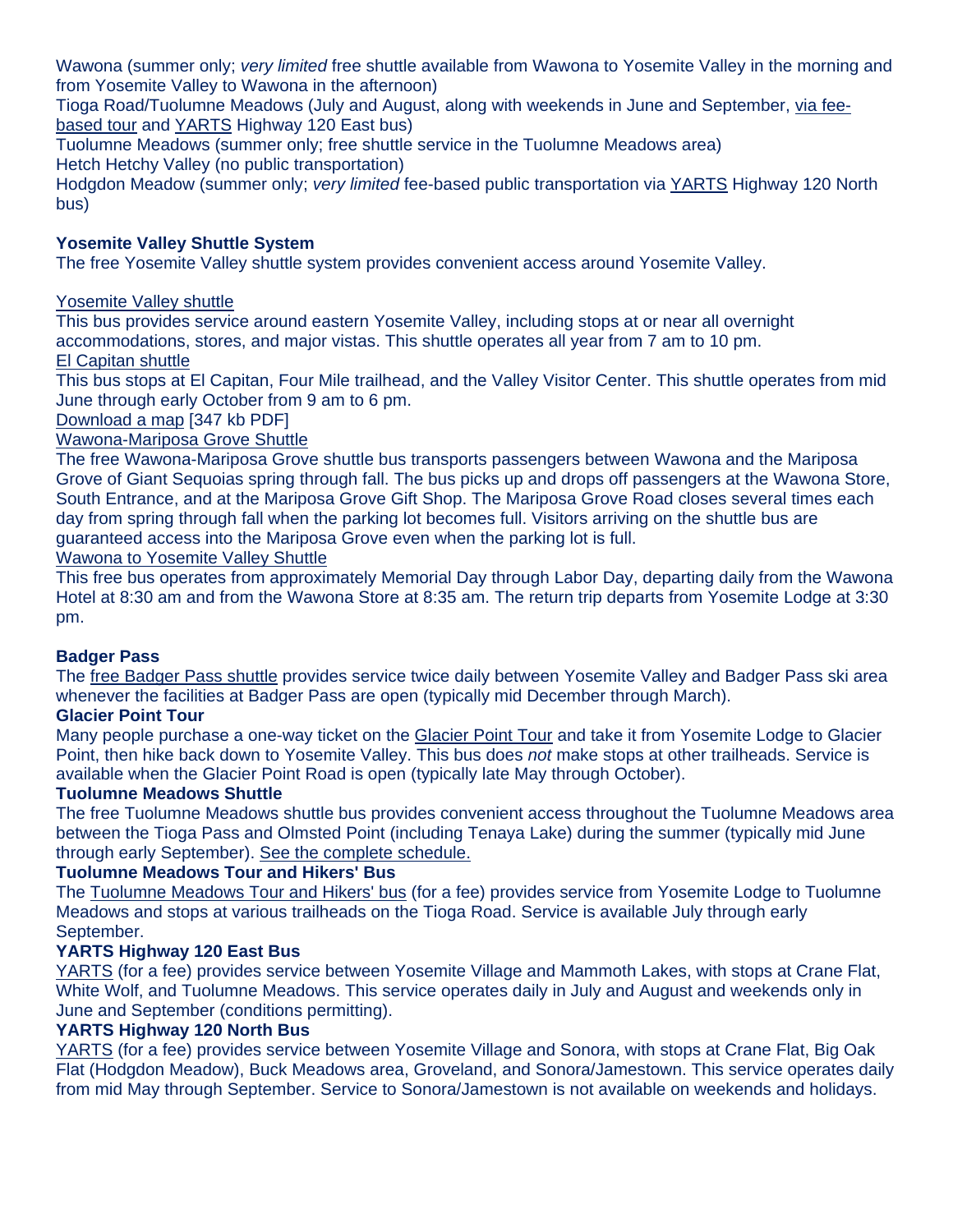# **Driving Directions**

Please note that GPS units do not always provide accurate directions to or within Yosemite. Yosemite covers 1,200 square miles and does not have a single address. We do not recommend using GPS units for directions in and around Yosemite. If you do use a GPS unit, just keep in mind that if there's a conflict between what the road sign says and what your GPS unit says, the road sign is correct (and your GPS unit isn't).

Gas is available at Wawona, Crane Flat, and El Portal 24 hours per day with a credit card. Gas is available in summer at Tuolumne Meadows. Gas is *not* available in Yosemite Valley. You may find maps of Yosemite and California useful, as well as mileages and driving times from Yosemite Valley to various points in California and Nevada [143 kb PDF].

Also, keep in mind that, some roads are closed from around November through May/June and that tire chains may be required on open roads from around October through April (depending on conditions). You can use public transportation to get to Yosemite all year.

#### **Getting to Yosemite From the West and North**

#### **San Francisco/Bay area**

Distance: 195 mi / 314 km Time:4-5 hours Take I-580 east to I-205 east to Highway 120 east (Manteca) or Highway 140 east (Merced) into Yosemite National Park.

#### **Sacramento**

Distance: 176 mi / 283 km Time: 4 hours Take Highway 99 south to Highway 120 east (Manteca) or Highway 140 east (Merced) into Yosemite National Park.

## **Reno & Lake Tahoe**

*Approximately June through October, conditions permitting* Distance: 218 mi / 351 km (Reno) Time: 5 hours Take US 395 south to Lee Vining; take Highway 120 west into Yosemite National Park (open late May/June through October, depending on conditions).

#### *All year*

Distance: 315 mi / 507 km (Reno) Time: 8 hours Take I-80 or I-50 west to Sacramento; take Highway 99 south to Highway 120 east (Manteca) or Highway 140 east (Merced) into Yosemite National Park.

#### **Getting to Yosemite From the South**

#### **Los Angeles area**

Distance: 313 mi / 504 km Time: 6 hours Take I-5 north (or I-405 north to I-5) to Highway 99 north to Highway 41 north (Fresno) into Yosemite National Park.

#### **San Diego area**

Distance: 441 mi / 710 km Time: 8 hours Take I-5 north to Highway 99 to Highway 41 north (Fresno) into Yosemite National Park.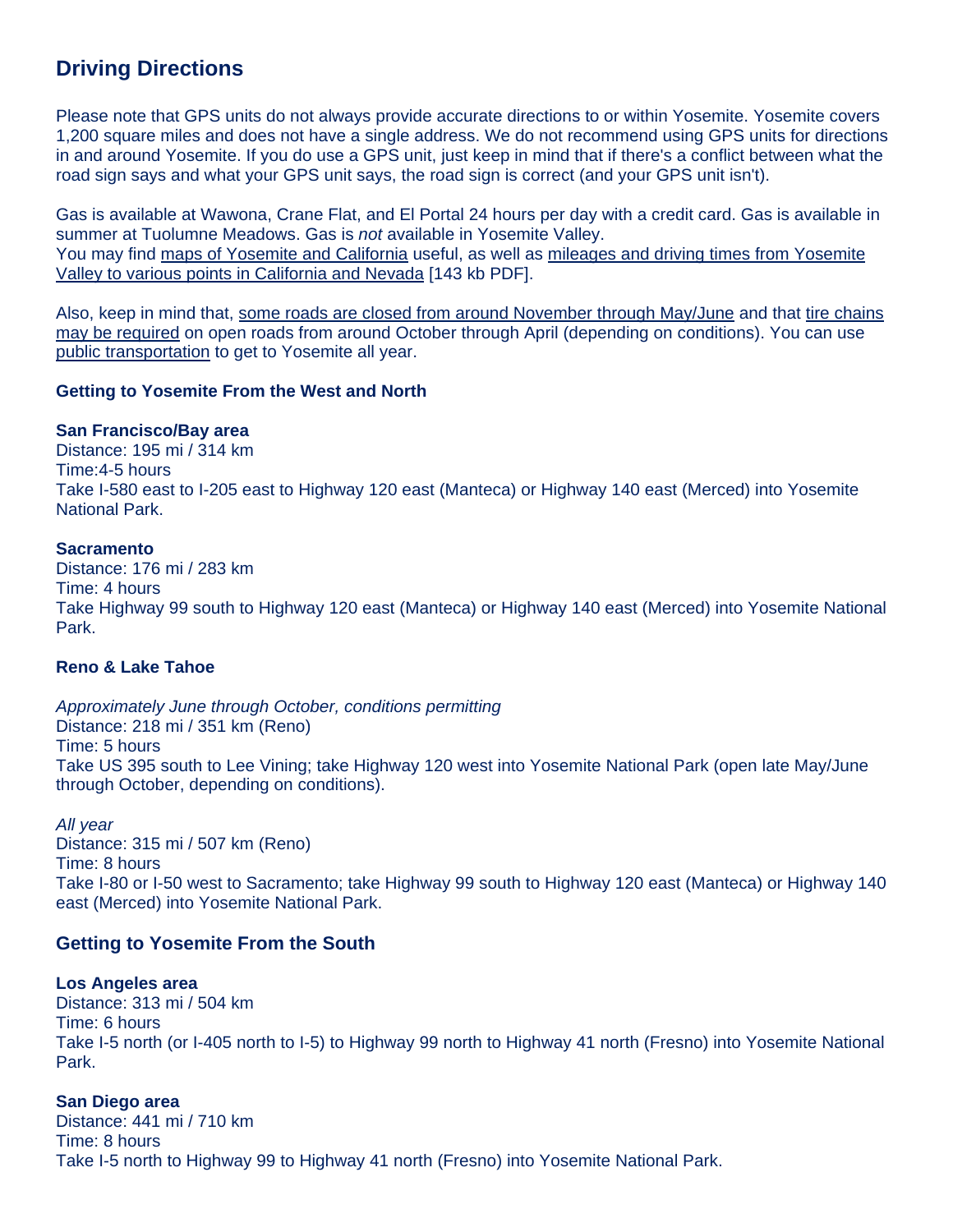#### **Las Vegas**

*June through October, conditions permitting* Distance: 400 mi / 642 km Time: 8 hours Take US-95 North to Tonopah, then US-95/US-6 west to Highway 120. Go west on Highway 120 into Yosemite National Park (open late May/early June through October, depending on conditions). *November through May*  Distance: 495 mi / 797 km Time: 8-10 hours Take I-15 south to Barstow; Highway 58 west to Bakersfield; take Highway 99 north to Fresno. In Fresno, take Highway 41 north into Yosemite National Park. Death Valley National Park

#### *June through October*

Distance: 270 mi / 435 km Time: 5 hours Take Highway 190 west to US 395. Take US 395 north to Lee Vining; take Highway 120 east into Yosemite National Park (open late May/early June through October, depending on conditions).

#### *November through May*

Distance: 450 mi / 720 km Time: 9 hours Take Highway 190 west to US 395; take US 395 south to its junction with Highway 14. Take Highway 14 south to Mojave. In Mojave, take Highway 58 to Bakersfield. From Bakersfield, head north on Highway 99 to Fresno. In Fresno, take Highway 41 north into Yosemite National Park.

#### **Driving Times Within and Near Yosemite**

You can find out which roads are open for the season by visiting the conditions page. For up-to-the minute road conditions, call 209/372-0200 (press 1 then 1). Times are approximate, assume good conditions, and no stops.

*From Yosemite Valley to:* Wawona Road (Highway 41): Glacier Point: a little less than an hour South Entrance/Mariposa Grove: a little more than an hour Wawona: a little less than an hour El Portal Road (Highway 140): Arch Rock Entrance: about 25 minutes El Portal: about 30 minutes Big Oak Flat & Tioga Roads (Highway 120) Crane Flat: about 30 minutes Big Oak Flat Entrance/Hodgdon Meadow: about 45 minutes Hetch Hetchy (via Evergreen and Hetch Hetchy Roads): about one hour and 30 minutes White Wolf: about an hour Tuolumne Meadows: about one hour and 30 minutes Tioga Pass: about one hour and 45 minutes Lee Vining: about two hours

For more information: click here

San Francisco to Yosemite Tours

San Francisco to Yosemite Tour